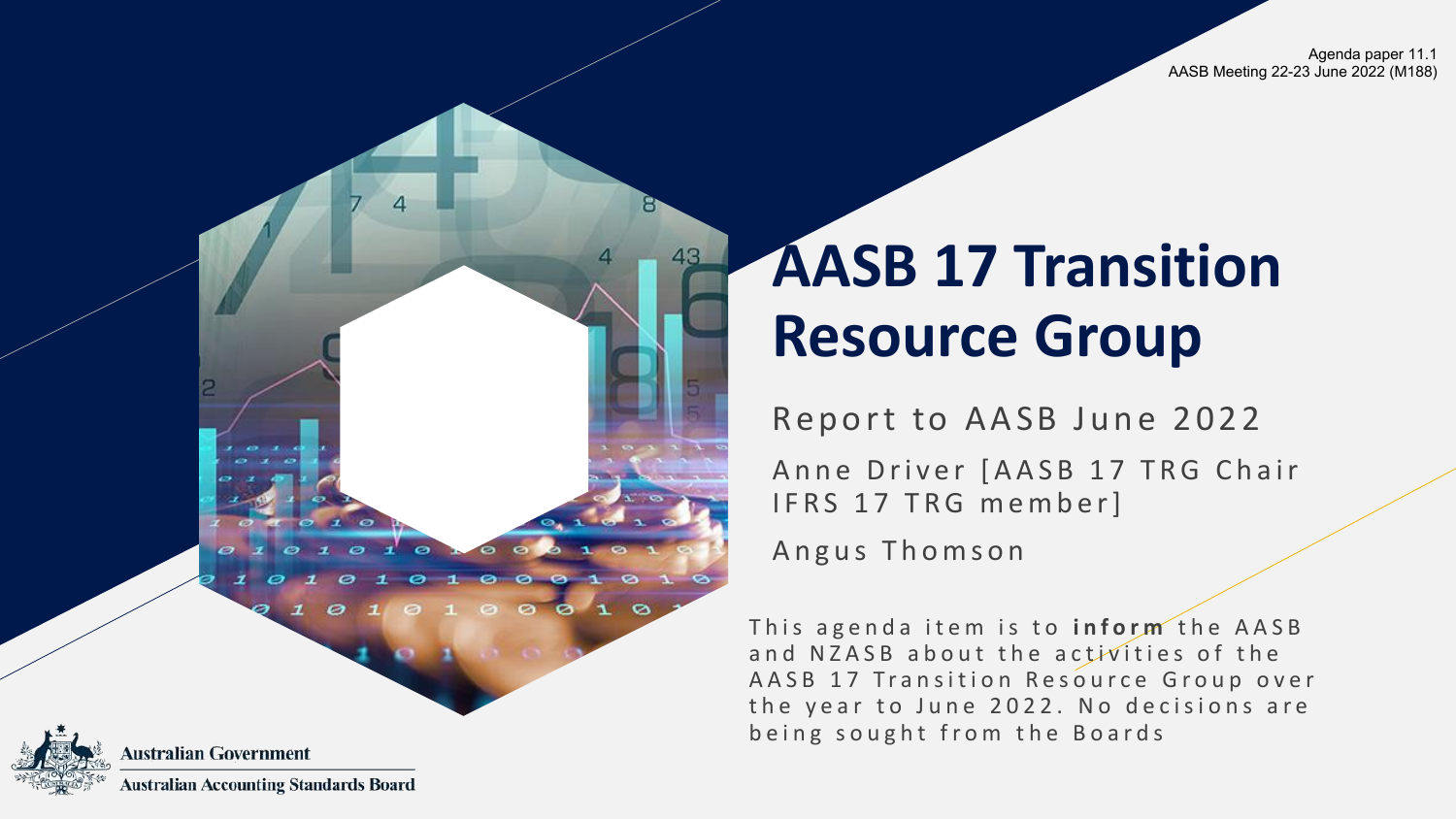# **BACKGROUND AND OBJECTIVE**

- Formed in March 2018 has met 19 times, four times in the last year
- Objective is to facilitate adoption of AASB 17/NZ IFRS 17 in Australia and New Zealand, including building an informal consensus on issues
- Members = approximately 30 stakeholders working in the industry as preparers, auditors, actuaries and users across Australia and New Zealand
- TRG was key in participating in the 2020 revision to IFRS 17 [based on ED 2019/4]
- Has a number of Focus Groups, generally aligned to specific industry sectors:
	- Private Health Insurance [PHI]
	- Public Sector
	- Variable Fee Approach
	- Medical Indemnity
- Many issues have 'local' flavour e.g., impact of legislative restrictions on PHI



#### **Australian Government**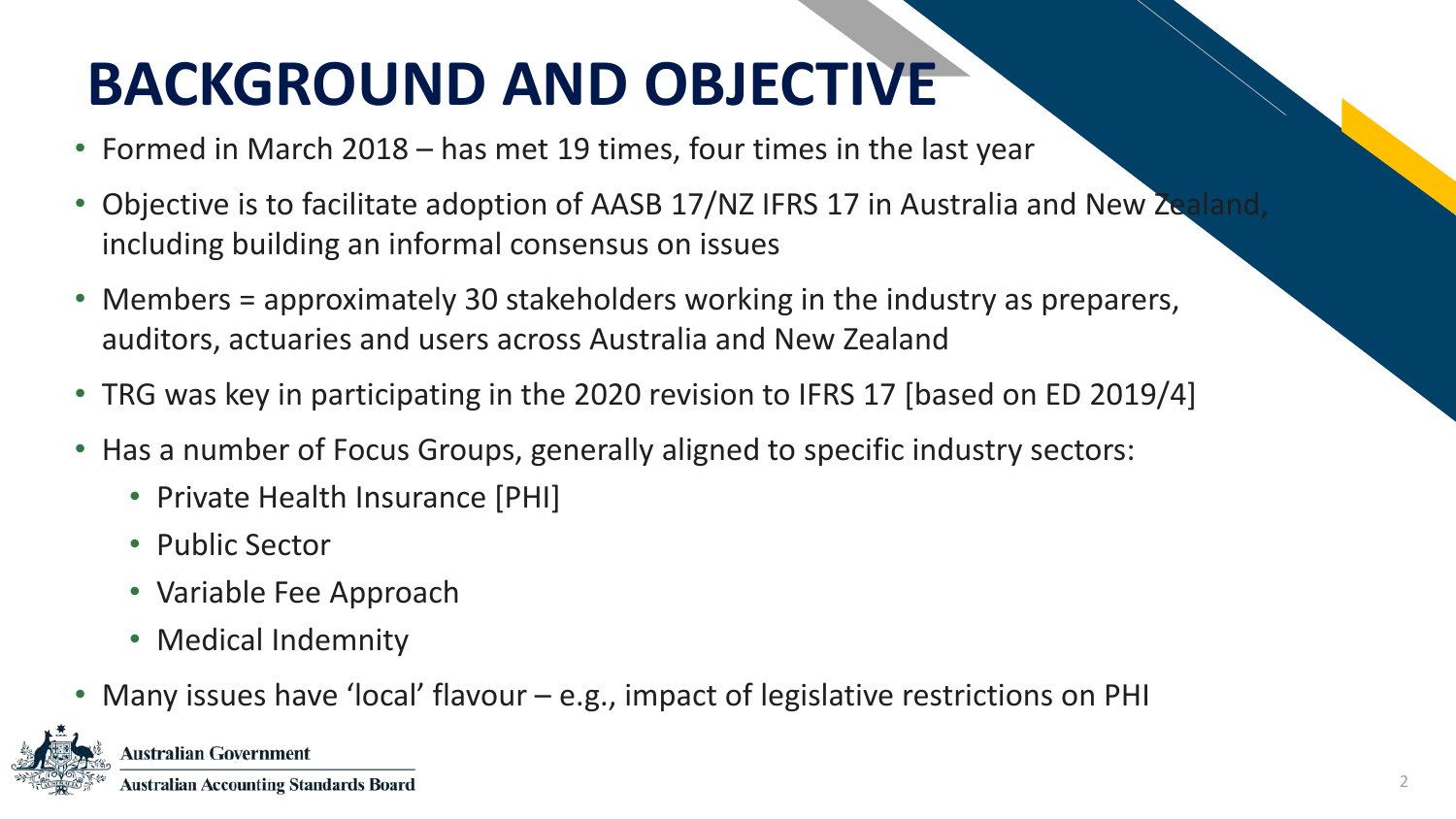# **ACTIVITIES**

- Any IFRS 17 issues brought to IFRIC annuities, FX, etc.
- Private Health Insurance [PHI] Focus Group brought a range of topics to the TRG on which a broad general consensus was achieved
	- PHI issue of most relevance to the Board [in the context of the public sector insurance project] relates to eligibility to apply the simplified measurement model [premium allocation approach] to complying health insurance products, which are subject to a government–regulated pricing mechanism
- Medical Indemnity Focus Group brought their conclusions to the TRG on a range of topics relating to government schemes [e.g. High Cost Claims Scheme]

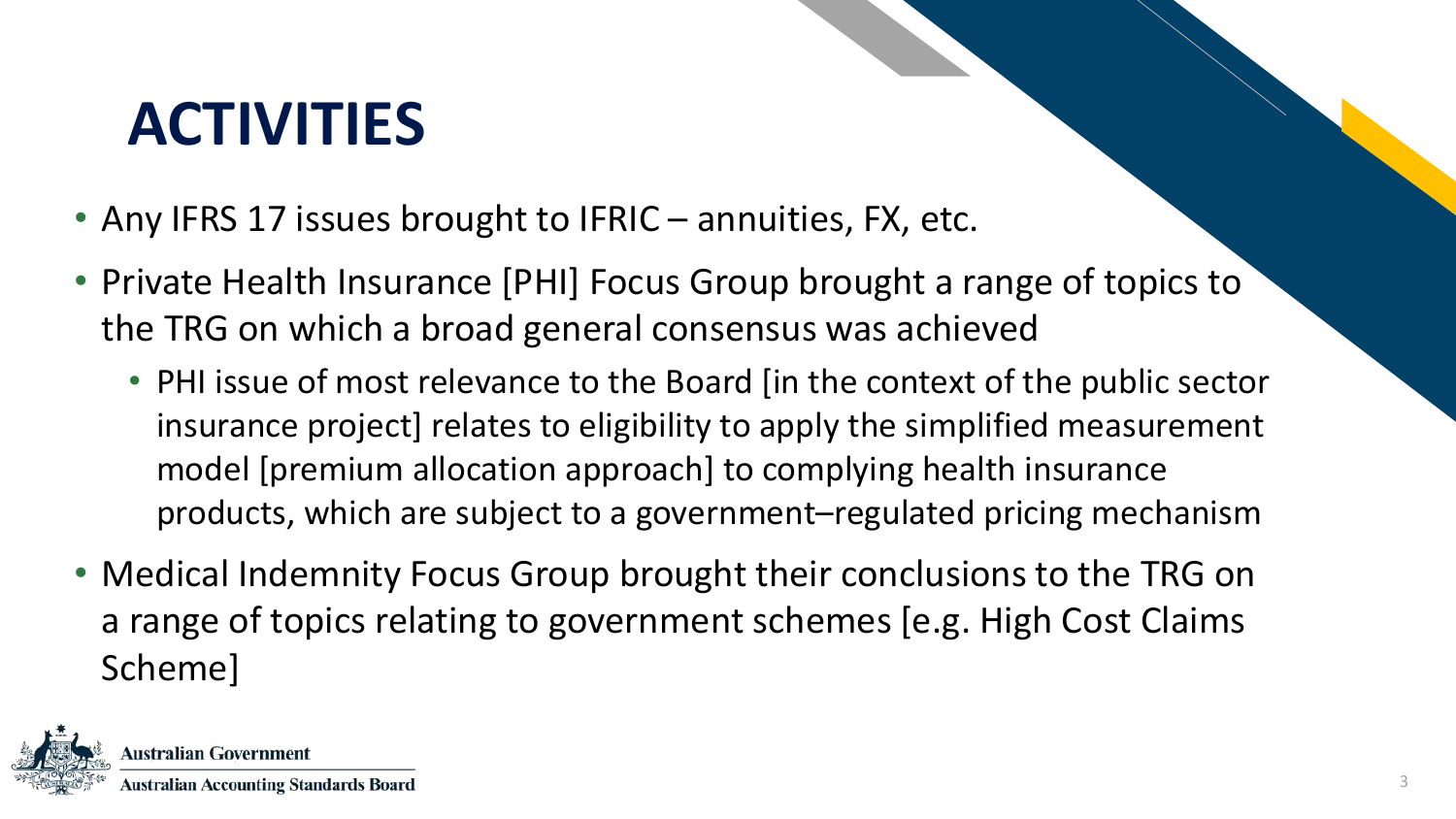### ACTIVITIES **ACTIVITIES**

- Public Sector Focus Group is providing input to ED 319
	- met on 2 May 2022
	- likely to meet again in July 2022
- The TRG considered technical papers on a range of other issues those of most potential relevance to the Board [in the context of the public sector insurance project] relate to:
	- Insurance contracts acquired in a business combination
	- Accounting for government imposts

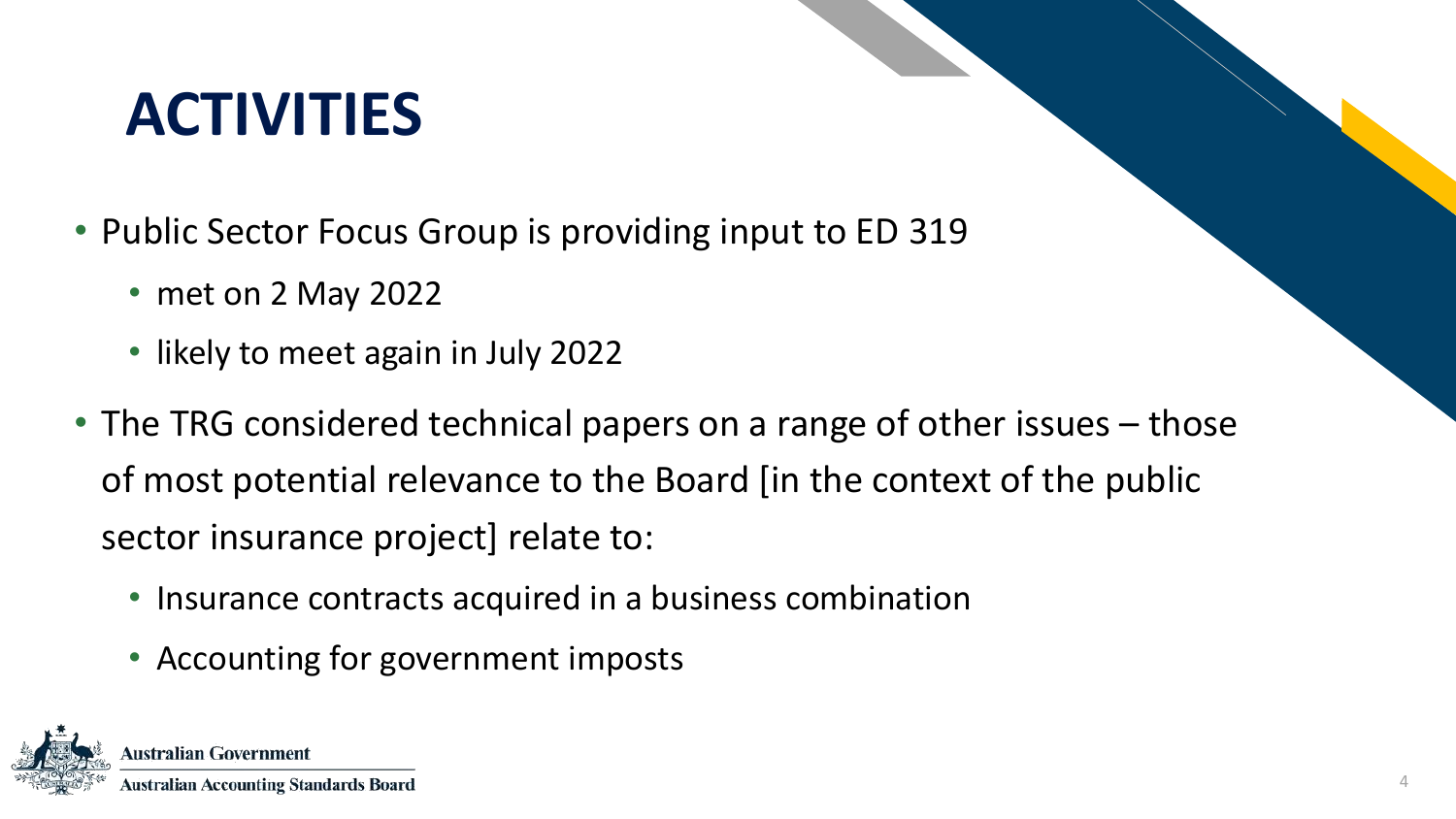### **Table 19 UPDATES**

- TRG provides a forum for updates from other organisations engaged in AASB 17 implementation:
	- APRA AASB 17-related prudential reporting and capital regime changes – including quantitative impacts
	- Actuaries Institute AASB 17-related Working Groups on: Reinsurance, VFA and Friendly Societies
	- Insurance Council, particularly on ATO changes that might arise on adopting AASB 17
	- Accountants' and Actuaries' Liaison Committee